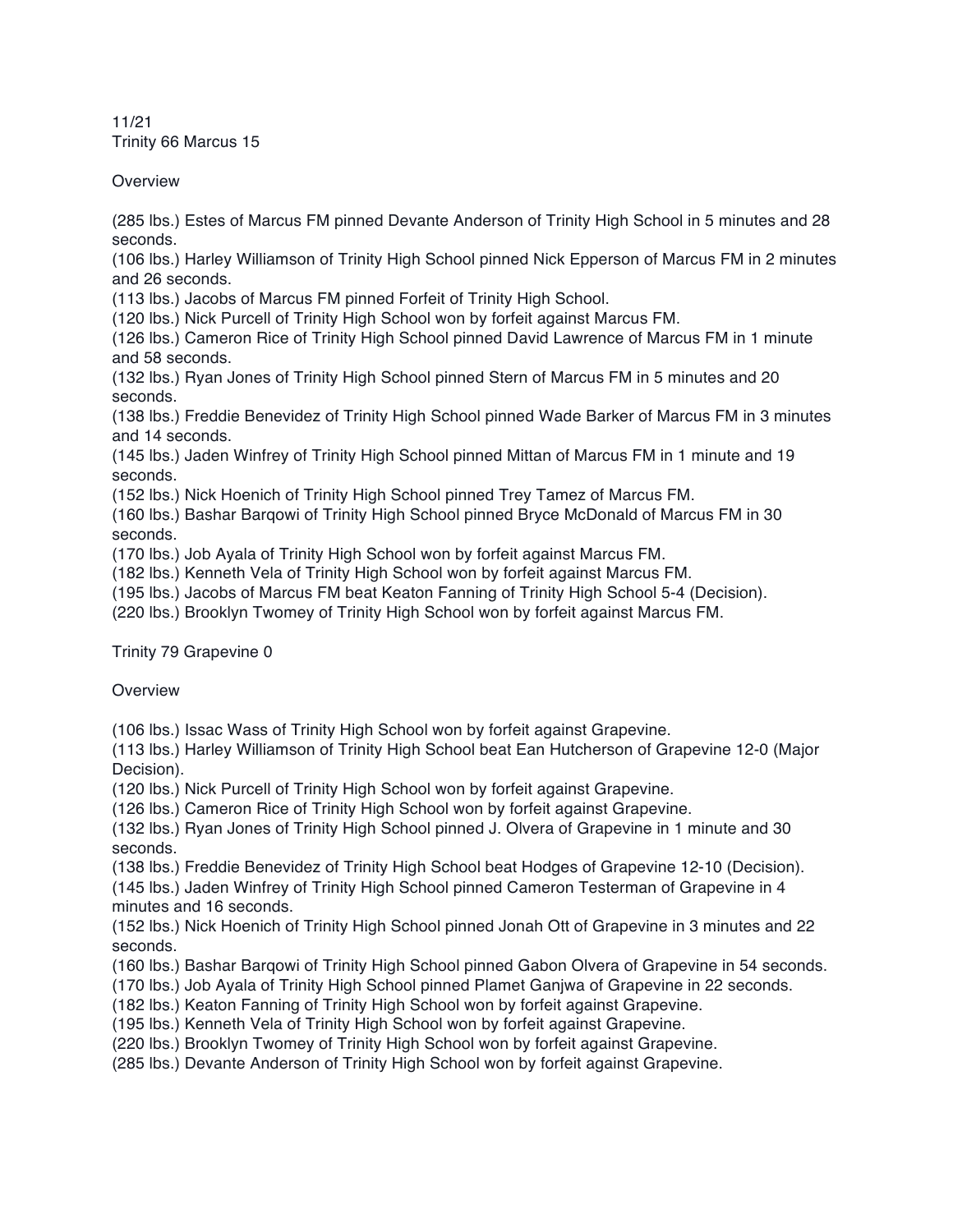## 11/19

## Trinity 36 Keller Central 19

**Overview** 

(106 lbs.) Harley Williamson of Trinity High School pinned Greyson Thomas of Keller Central in 3 minutes and 28 seconds.

(113 lbs.) Reggie Hunter of Keller Central pinned Forfeit of Trinity High School.

(120 lbs.) Nick Purcell of Trinity High School won by forfeit against Keller Central.

(126 lbs.) Cooper Conrick of Keller Central pinned Cameron Rice of Trinity High School in 4 minutes and 56 seconds.

(132 lbs.) Jake Hart of Keller Central beat Ryan Jones of Trinity High School 10-2 (Major Decision). (138 lbs.) Blaine Martinez of Keller Central beat Freddie Benevidez of Trinity High School 7-2 (Decision).

(145 lbs.) Jaden Winfrey of Trinity High School pinned Omar Bash Inam of Keller Central in 1 minute and 18 seconds.

(152 lbs.) Nick Hoenich of Trinity High School pinned Isiah Gamera of Keller Central in 3 minutes and 51 seconds.

(160 lbs.) Zion Parvis of Keller Central pinned Bashar Barqowi of Trinity High School in 5 minutes and 51 seconds.

(170 lbs.) Job Ayala of Trinity High School pinned Dylan Sondej of Keller Central in 43 seconds.

(182 lbs.) Keaton Fanning of Trinity High School pinned Marcus Moore of Keller Central in 48 seconds.

(195 lbs.) Kenneth Vela of Trinity High School pinned Jacob Felzak of Keller Central in 2 minutes and 36 seconds.

(220 lbs.) Brooklyn Twomey of Trinity High School pinned Jake Hamilton of Keller Central in 1 minute and 04 seconds.

(285 lbs.) Devante Anderson of Trinity High School pinned Patrick O 'Connell of Keller Central in 1 minute and 38 seconds.

Trinity 51 Azle 23

**Overview** 

(106 lbs.) Harley Williamson of Trinity High School pinned Jajidi of Azle in 1 minute and 17 seconds. (113 lbs.) Issac Wass of Trinity High School won by forfeit against Azle.

(120 lbs.) Nick Purcell of Trinity High School pinned Parker of Azle in 53 seconds.

(126 lbs.) Rich of Azle pinned Cameron Rice of Trinity High School in 4 minutes and 19 seconds.

(126 lbs.) Ryan Jones of Trinity High School pinned Little of Azle in 3 minutes and 34 seconds.

(138 lbs.) Freddie Benevidez of Trinity High School pinned James Conrique of Azle in 5 minutes and 19 seconds.

(145 lbs.) Jaden Winfrey of Trinity High School beat Holbrooks of Azle 18-2 (Technical Fall).

(152 lbs.) Mackey of Azle beat Caden Byrd of Trinity High School by forfeit.

(160 lbs.) Heid of Azle pinned Bashar Barqowi of Trinity High School in 3 minutes and 26 seconds.

(170 lbs.) Job Ayala of Trinity High School pinned Cody Donnell of Azle in 46 seconds.

(182 lbs.) Cutter Cox of Azle beat Keaton Fanning of Trinity High School 0-2 (Decision).

(195 lbs.) Seth Bell of Azle pinned Kenneth Vela of Trinity High School in 37 seconds.

(220 lbs.) Brooklyn Twomey of Trinity High School pinned Dowden of Azle in 26 seconds.

(285 lbs.) Devante Anderson of Trinity High School beat Maness of Azle 11-7 (Decision).

11/11

Trinity 17 Timber Creek 36 Boys Overview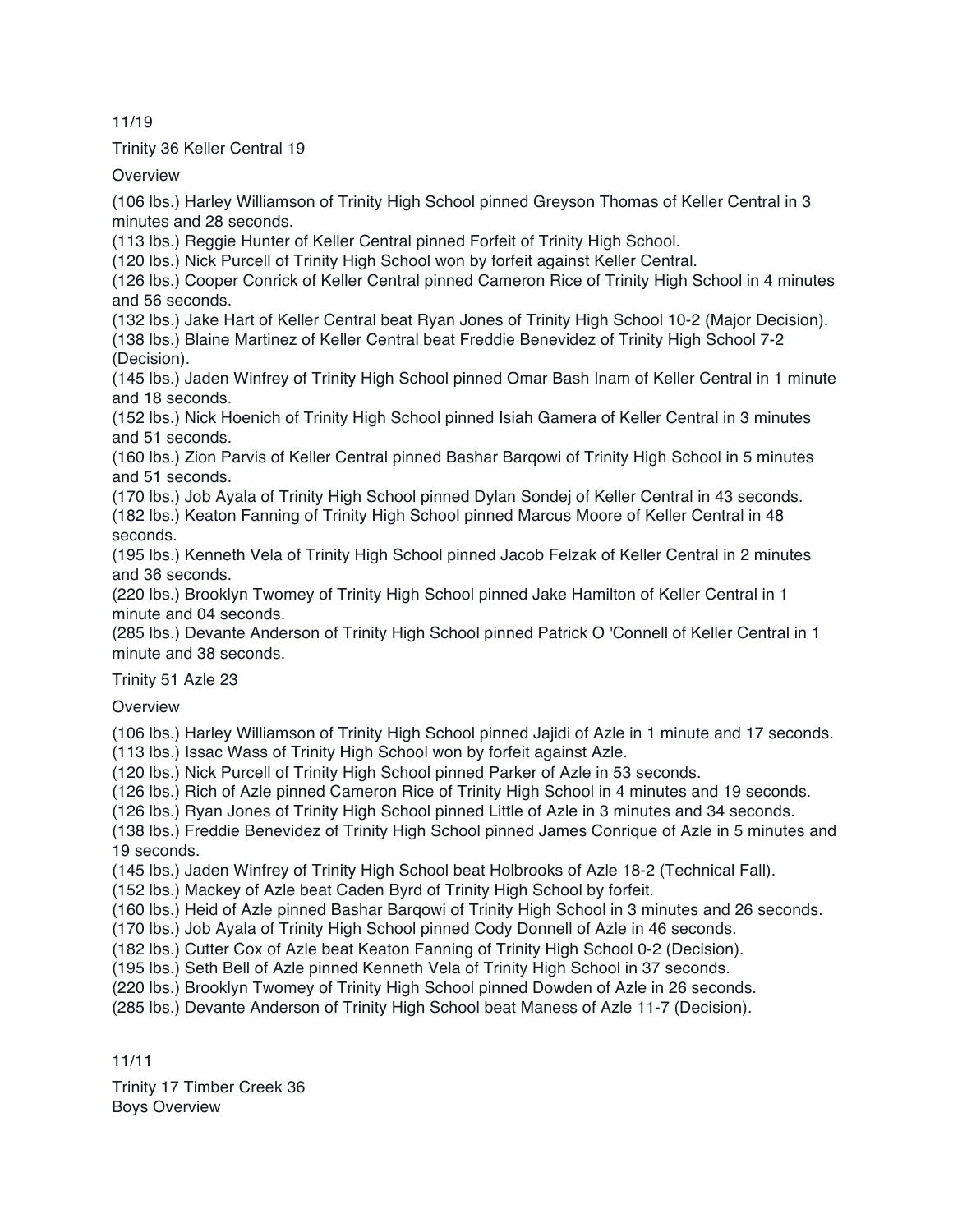(106 lbs.) Harley Williamson of Trinity High School pinned Josh Olvera of Timber Creek in 3 minutes and 20 seconds.

(113 lbs.) Tommy Dalzell of Timber Creek beat Forfeit of Trinity High School by forfeit.

(120 lbs.) Fernando Martinez of Trinity High School beat Estevan DeMessa of Timber Creek 14-2 (Major Decision).

(132 lbs.) Ben Bennett of Trinity High School beat Conner Hemmingway of Timber Creek 6-0 (Decision).

(138 lbs.) Other of Timber Creek pinned Jordan Johnson of Trinity High School.

(145 lbs.) Jaden Winfrey of Trinity High School beat Carter of Timber Creek 13-4 (Major Decision).

(152 lbs.) Fox of Timber Creek pinned Nick Hoenich of Trinity High School.

(160 lbs.) Miller of Timber Creek beat Matt Krupp of Trinity High School 11-4 (Decision).

(170 lbs.) Job Ayala of Trinity High School beat Grimes of Timber Creek 6-5 (Decision).

(182 lbs.) Miles Mainey of Timber Creek pinned Keaton Fanning of Trinity High School.

(195 lbs.) Darian Taylor of Timber Creek pinned Kenneth Vela of Trinity High School.

(220 lbs.) Brooklyn Twomey of Trinity High School beat Tyrese Samuel of Timber Creek 8-5 (Decision).

(285 lbs.) Joey Locurto of Timber Creek beat Devante Anderson of Trinity High School 5-3 (Decision)

Trinity 31 Lewisville 46 - Overview

(106 lbs.) Harley Williamson of Trinity High School pinned Nicolas Gerrs of Lewisville in 3 minutes and 03 seconds.

(113 lbs.) Jordan Haskins of Lewisville beat Forfeit of Trinity High School by forfeit.

(120 lbs.) Fernando Martinez of Trinity High School beat Jordan Forsha of Lewisville 15-4 (Major Decision).

(126 lbs.) Lia Thang of Lewisville beat Forfeit of Trinity High School by forfeit.

(132 lbs.) Ryan Jones of Trinity High School pinned Shaken Rosenberry of Lewisville in 4 minutes and 30 seconds.

(138 lbs.) Ty Owens of Lewisville pinned Jordan Johnson of Trinity High School in 3 minutes and 13 seconds.

(145 lbs.) Jaden Winfrey of Trinity High School pinned Tommy Marcks of Lewisville in 4 minutes and 46 seconds.

(152 lbs.) Jose yeboah of Lewisville beat Nick Hoenich of Trinity High School 15-5 (Major Decision). (160 lbs.) Chris Hamill of Lewisville pinned Matt Krupp of Trinity High School in 1 minute and 09 seconds.

(170 lbs.) Job Ayala of Trinity High School pinned Josh Garcia of Lewisville in 2 minutes and 33 seconds.

(182 lbs.) Jatre Charles of Lewisville pinned Keaton Fanning of Trinity High School in 1 minute and 46 seconds.

(195 lbs.) Brad Rodd of Lewisville pinned Kenneth Vela of Trinity High School in 1 minute and 38 seconds.

(220 lbs.) Brooklyn Twomey of Trinity High School beat Eddie DeLeon of Lewisville 6-4 (Decision). (285lbs.) Dylan Epps of Lewisville beat Devante Anderson of Trinity High School 6-3 (Decision).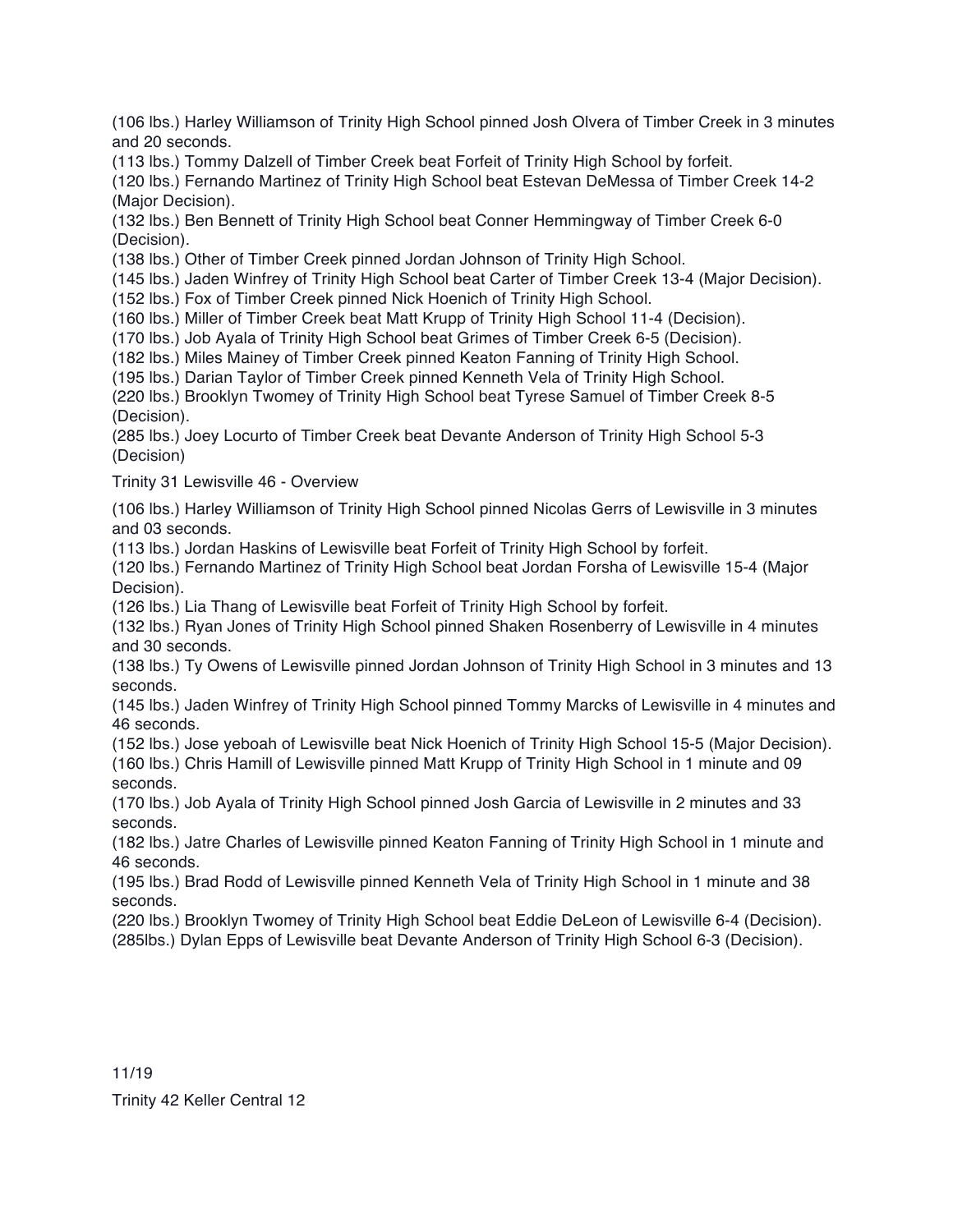Girls - Overview

(95 lbs.) Crystal Jauregui of Keller Central Girls beat Forfeit of Trinity High School by forfeit.

(102 lbs.) D'Shaylyn August of Trinity High School won by forfeit against Keller Central Girls.

(110 lbs.) Mack Beggs of Trinity High School won by forfeit against Keller Central Girls.

(119 lbs.) Colleen Weber of Keller Central Girls pinned Tiffany DeLaCruz of Trinity High School in 3 minutes and 08 seconds.

(128 lbs.) Savannah Bye of Trinity High School pinned Ariel McAnderson of Keller Central Girls in 1 minute and 03 seconds.

(138 lbs.) LeAnn Irland of Trinity High School pinned Vanessa Howsen of Keller Central Girls in 32 seconds.

(148 lbs.) Megan Ryan of Trinity High School won by forfeit against Keller Central Girls.

(165 lbs.) Paisley Zandi of Trinity High School pinned Sierra Wachowiak of Keller Central Girls in 23 seconds.

(185 lbs.) Eileen Moncivais of Trinity High School won by forfeit against Keller Central Girls.

## Trinity 27 Azle 9 Girls

**Overview** 

(110 lbs.) D'Shaylyn August of Trinity High School pinned McKenzie Sinkovec of Azle Girls in 21 seconds.

(119 lbs.) Mack Beggs of Trinity High School beat Alexis Hannah of Azle Girls 10-4 (Decision).

(128 lbs.) Hali Davis of Azle Girls pinned Savannah Bye of Trinity High School in 40 seconds.

(138 lbs.) LeAnn Irland of Trinity High School pinned Vivian Buenda of Azle Girls in 19 seconds.

(148 lbs.) Lauren Dale of Azle Girls beat Paisley Zandi of Trinity High School 4-0 (Decision).

(165 lbs.) Megan Ryan of Trinity High School pinned Alex Weekly of Azle Girls in 1 minute and 59 seconds.

(185 lbs.) Eileen Moncivais of Trinity High School pinned Elizabeth Hubbard of Azle Girls in 28 seconds.

11/11

Results from Lewisville Tri Girls Trinity 40 Lewisville -12 Girls - Overview

(95 lbs.) Double Forfeit

(102 lbs.) D'Shaylyn August of Trinity High School won by forfeit against Lewisville Girls.

(110 lbs.) Mack Beggs of Trinity High School won by forfeit against Lewisville Girls.

(119 lbs.) Tiffany DeLaCruz of Trinity High School beat Roxana Nunez of Lewisville Girls 13-0 (Major Decision).

(128 lbs.) Savannah Bye of Trinity High School pinned Jacklyn Roman of Lewisville Girls in 1 minute and 54 seconds.

(138 lbs.) LeAnn Irland of Trinity High School pinned Silvia Maulcin of Lewisville Girls in 1 minute and 32 seconds.

(148 lbs.) Jezebel Pardo of Lewisville Girls pinned Megan Ryan of Trinity High School in 1 minute and 24 seconds.

(165 lbs.) Passion Hollins of Trinity High School pinned Ruby Garcia of Lewisville Girls in 2 minutes and 31 seconds.

(185 lbs.) Eileen Moncivais of Trinity High School pinned Jamal's Hawkins of Lewisville Girls in 1 minute and 58 seconds.

(215 lbs.) Bree Voss of Lewisville Girls beat Forfeit of Trinity High School by forfeit.